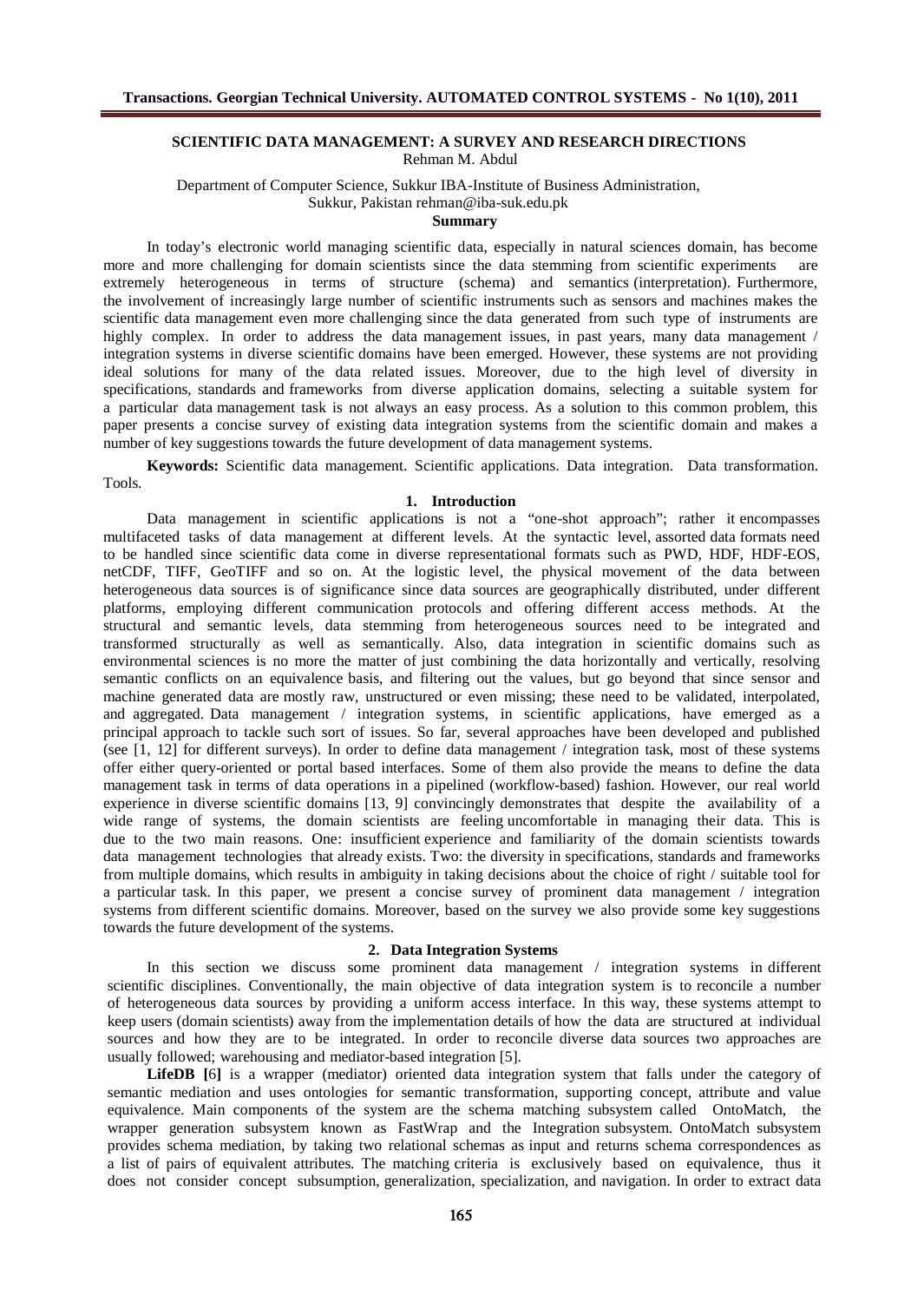from multiple sources (local or remote), the system generates source specific wrapper which provide the access interface to the source. Once data are extracted from sources and transformed into common data model backed by RDBMS (MonetDB [22]), the sub-system performs integration. The key advantage of the system is the utilization of two separate sub-systems for two different operations, making the system flexible since it promotes the principle of modularity. The system also offers a declarative query language known as Bioflow [14] for specifying integration task. The specification of the data products on physical level (user needs to specify data objects concretely with the schema specification) and definition of data operations through low level SQL-like fashion make the system harder for domain scientists to follow since scientists are not database experts, thus require proper abstraction.

**Pegasys [**18**]** is a mediator-based software system that aims at executing biological sequence tools, defined in pipelined (workflow-based) fashion. Not only this but also it offers the integration of analysis results stemming from different tools. The workflows can be created using a graphical user. It offers several services for job scheduling, execution, database interaction, and adaptors. The main functionality of application layer is to convert the workflow (defined in XML) into a directed acyclic graph (DAG) of analyses tasks. The results stemming from analysis are inserted into the backend database layer with help of specific adaptor depending on the type of analysis tool, thus the data exchange between two analysis tools is done by invoking at least two adaptors; one for selecting (also integrating) the data from output of one analysis and importing into common data model whereas another adaptor for exporting the data from backend database layer. Data conversion, integration and transformation (interoperability) are done under the hood of an adaptor that is specific to the application. Integration specifications (in terms of queries over the source datasets) are hard coded into adapter implementation, nevertheless system supplies a bunch of pre-configured adaptors for exporting data in GFF and GAME XML and for importing into Apollo genome editor [16] format.

In **HyperGrid [**21**]** a scientific data processing framework, especially for environmental sciences, known as *HyperGrid* is presented which falls under the category of mediation application, but not in the semantic mediation, i.e. system does not offer any kind of semantic interoperability. The system comprises new data model (inspired by grid data structure), query processing framework and several generic optimization techniques. The main motivation of the system is to prepare (referred as "Data preparation" step) datasets stemming from sensors before being used in any analysis. Once raw sensor readings are wrapped up into the common data model and then specified operations are performed. The key points of the system include the support for several advanced query optimization techniques.

**SEEK [**15, 8**]** (Science Environment for Ecological Knowledge) is a framework which is especially designed to facilitate scientists from ecological domain in managing and integrating their data. The architecture of SEEK is divided into three-layers: *EcoGrid, Kepler* (a Scientific Workflow System), and *Semantic Mediation System* (SMS). The separation of these layers is beneficial in the sense that application related issues are handled at topmost layer via the *Kepler* system and the data management issues are dealt at lower layers via *SMS* and *EcoGrid* systems, reducing scientific workflow complexities. In SEEK, data management specification is encoded into the implemented application under the hood of SMS middleware and a component view is provided to the upper layer (Kepler workbench). Then the end-users employ that component as a processing step at the application workflow layer. The ideal approach is to follow top up approach since in this approach the data management specification is defined at abstract level at upper layer (in a separate workflow) and then sent to the lower layer for the execution. The main benefit of this approach is that the specification is not encoded under the application stack, rather configurable at abstract level.

**TAMBIS [**11**]** (Transparent Access to Multiple Bioinformatics Information Sources) is a mediator-based software system. In order to define the queries TAMBIS provides a graphical user interface in which users are required to browse through concepts and select the ones that are of interest. These concepts are defined in terms a global schema. The queries are first specified through a graphical query language so called GRAIL (declarative source-independent description logic). This GRAIL query is then transformed into an internal representation so called Query Internal Form (QIF). Finally, QIF is converted into a query execution plan (in terms of wrapper) in CPL (Collection Programming Language) program. Queries expressed in GRAIL just specify "what" is required. They do not provide information about "how" and "from where" the request has to be served. This information is provided by the query planning and transformation layer which is encoded already. In order to access the underlying sources TAMBIS uses wrappers from the BioKleisli [10] system. No doubt that the system facilitates domain scientists since in order to analyze and integrate the datasets they always traverse through the multiple biological and bioinformatics. However, due to the main focus on providing a global view over multiple sources, the system is not utilizable in ad hoc based data exchange scenario where data sources have not always the same view.

**BACIIS [**4**]** (Biological and chemical information integration system) is a mediator-based information integration software system, with main focus on the reconciliation of life science web- databases. BACIIS follows the mediator-wrapper approach, thus each data source participating in the integration is associated with specific wrapper. Instead of creating a global data schema, in BASCIIS each source schema is mapped onto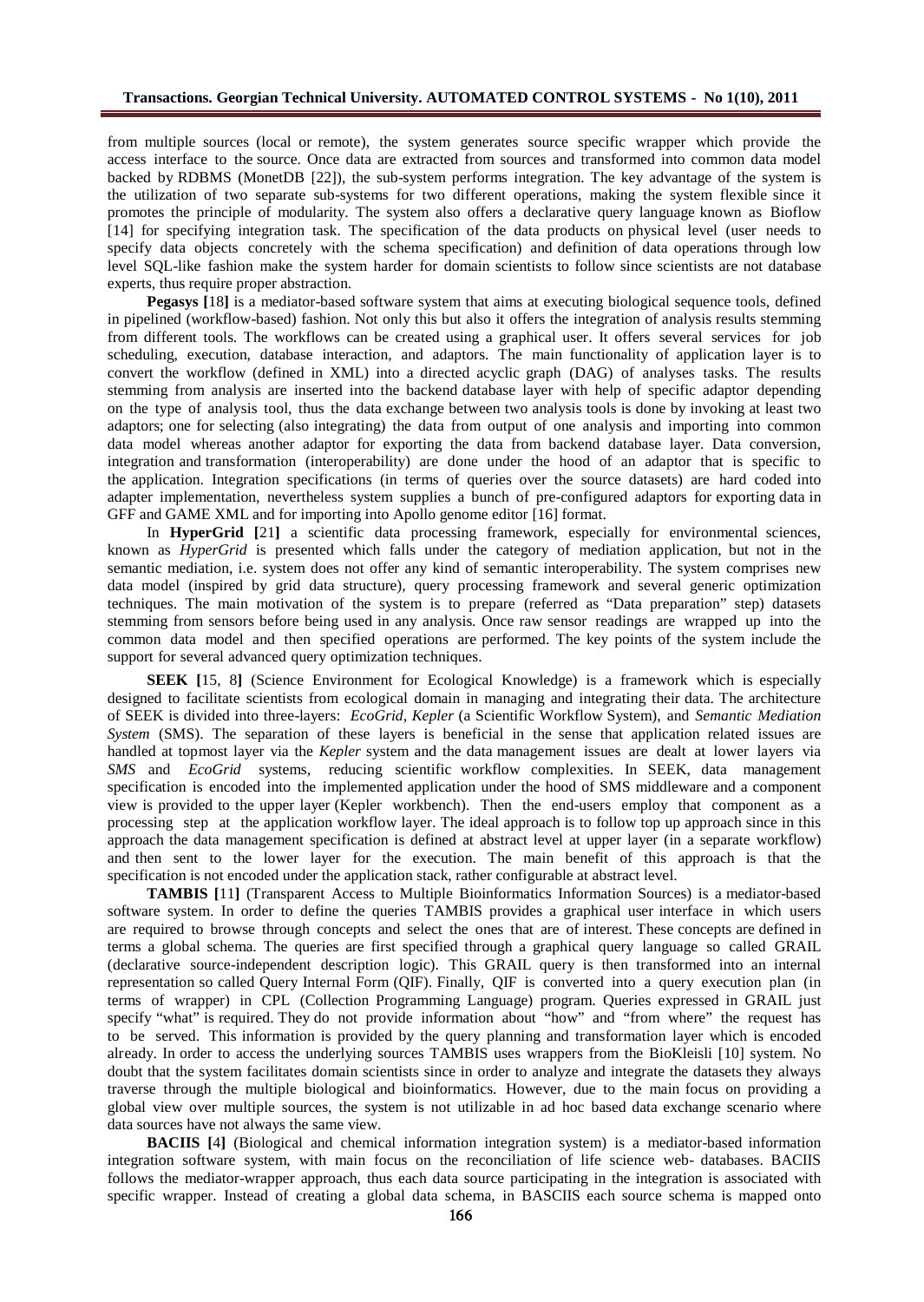domain (global) ontology. In order to manage different formats, it is the responsibility of mediator-wrapper to convert the representational format of the data in the source database to the internal format used by the system. The system is almost analogous to TAMBIS, thus the main focus of the system is on providing a global view over multiple heterogeneous data sources and allowing the users to traverse through global schema. Like TAMBIS, it provides a web-based common interface that offers to browse through schema terms and their properties and also to add some filtering conditions. The approach gives the impression of being a portal. The integration is limited to combine the sources vertically and horizontally. The system follows a semantic mediation for data integration and extracts the data via the implementation of specific wrappers. However, the system is to provide global view over a number of local views of different data sources, thus the system is not utilizable in ad hoc based data exchange scenario where data sources have not always the same view.

**BUSTER [**20**]** (The Bremen University Semantic Translator for Enhanced Retrieval) is mediatorwrapper oriented system and follows semantic mediation. Its goal is similar to BACIIS that is integrating diverse data sources and producing results as integrated views. Unlike BACIIS and TAMBIS, its architecture introduces two phases, namely Acquisition and Query. The acquisition phase aims at acquiring all the necessary information needed for a data integration task. This mainly includes source specific information so called Comprehensive Source Description (CSD), which is used for identifying the data sources, and the specification of data integration task so called Integration Knowledge (IK), which describes how the information can be transformed from one source to another. The architectural components of the system are classified into three levels: the

syntactic, the structural and the semantic. On syntactic level, wrappers are used whereas on structural level, specialized mediator components, which are configured by transformation rules, are utilized. On the semantic level, two specialized tools are exploited, i.e. functional context transformation (for simple mapping based) and context transformation by reclassification (for complex transformation involving generalization and specialization). As per data management issues at multiple levels, the system manages different issues of scientific data management on different levels. However, the system does not focus on operational level that deals with the issues of domain specific data processing and data logistic level that is responsible for data transportation (physical movement of the data) issues.

**ALADIN [**3**]** (ALmost Automatic Data INtegration) is wrapper oriented data integration approach in life sciences using warehousing technique, thus it falls into the category of "warehousing based integration". As a basic data model, ALADIN uses a relational database, thus it is limited to the management / integration of datasets that can be converted to a relational representation, including XML data and flat-file databases. In order to perform integration the system uses the techniques from schema matching [17] and data and text mining [7]. Following the warehousing integration technique has some benefits in scientific applications, for instance data are available locally thus many network as well as source related problems can be eliminated, for instance network bottlenecks, low response times, and the unavailability of sources. However, warehousing technique (Clean-Store-Query) is not feasibly in situation where data sources are frequently changing and also where always current information from data source is expected such as ad hoc data exchange, requiring data operations to be performed during the query execution.

**SnapLogic [**19**]** and **Apatar [**2**]** are wrapper-oriented data integration and ETL (Extract, Transform and Load) tools at enterprise scale. The systems offer a nice graphical user interface that allows users to graphically design and execute the data integration tasks. In order to design integration pipelines (workflows) the systems are supplied with a rich number of built-in and pre-configured components. Data sources are treated as instances of these components and can thus be customized graphically. The advantageous aspects of these systems include very nice user-friendly graphical interface with very rich libraries of data operations. However, in the integration pipeline, sources and operations determine the physical design, thus no conceptual separation between the logical specification of the operations and their physical implementation can be achieved. Furthermore target community of these systems is database community, thus data model is overwhelmed by record orientation, making it challenging to incorporate other scientific data formats.

#### **3. Discussion**

We presented an overview of some prominent scientific data integration systems. Through our experience of evaluating these systems, we make some key observations for improvements and future research directions, by considering three criteria, i.e. usability, sustainability and adoption of the tool.

Keeping in mind the expertise and knowledge of domain scientists towards data management technicalities, the ideal system should separate the specification of data processing from its physical implementation, empowering scientists to specify "**what to do**" at abstract level while the system resolves the details of "**how to do**" at physical level. This gives high level of freedom to scientists, allowing them to focus on domain challenges in the realm of scientific experiments. It has been observed that in most of the above cited systems data management specification is defined at physical level, ignoring or paying less attention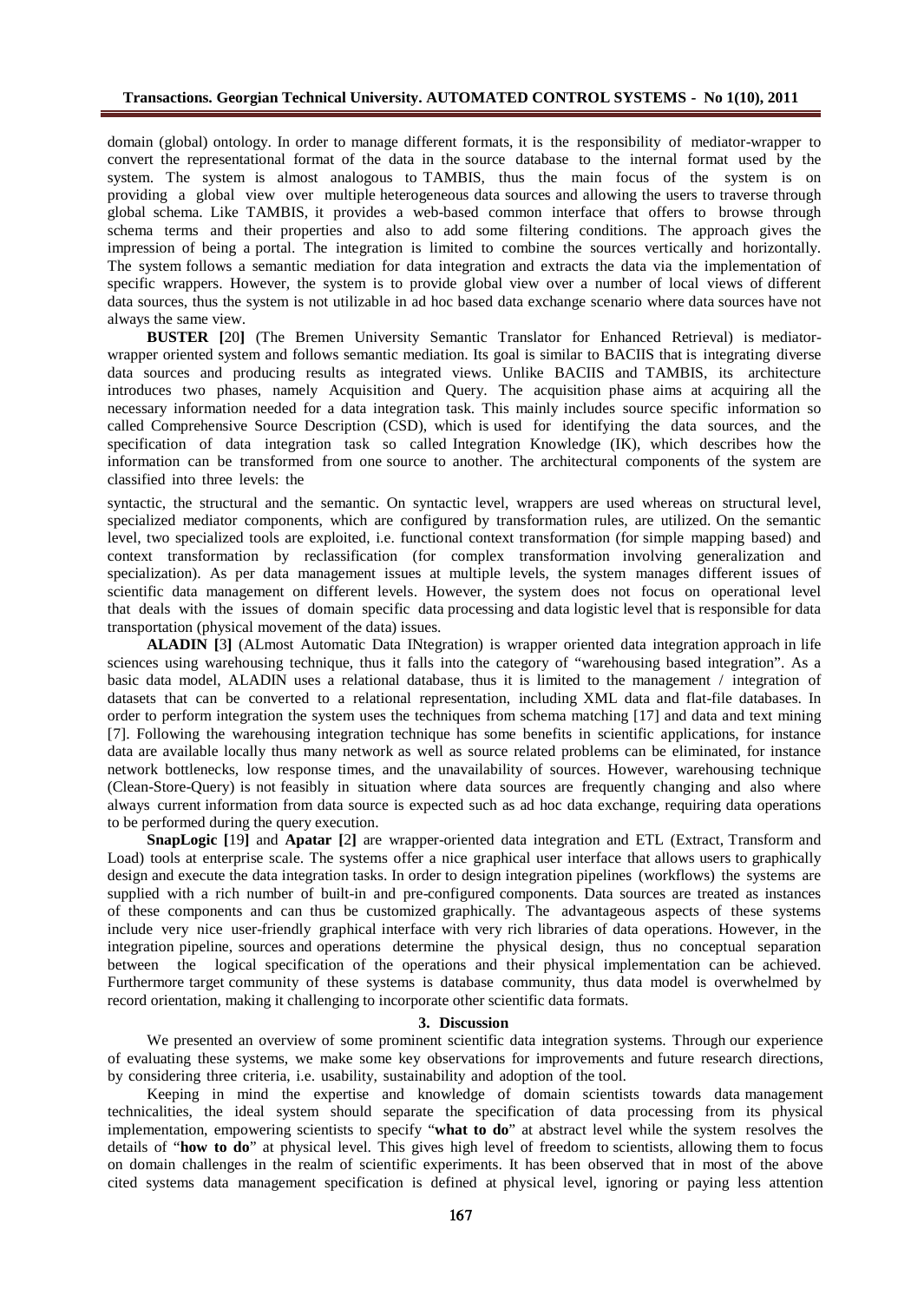towards the design of such specification at abstract level.

Our experience in diverse scientific domains demonstrates that extensions to the existing system are often required as new scientific machineries as well as datasets are rapidly introduced. Modularity in the architecture will help in sustainability and adoption of the system in new and changing scenarios, as it will transparently directs how (the way) to add what (new functionality) and where (in which module). Scientific experiments are assumed to be the series of analytical steps which often consume and poduce huge amountof heterogeneous and distributed data objects relevant to their current study. These data objects can be primitive or complex type, files in different formats and sizes, database tables, or other forms. Without proper abstraction, scientists are often overwhelmed and lost in the sea of heterogeneous and distributed data objects. Hence, at the application level anabstraction which hidesthetechnicalitiesof physical data objects is of extremely importance for domain scientists. Most of the previously mentioned systems work on the level of files. In some systems, the data objects are defined through the specification of a congrete entity (that asserts a physical database table) with its concrete structural specification. Some systems alsoenforce the data objects to be in its proprietary data model that is based on a grid data structure. Some offer the functionality to access the data products via a single global view. Accessing the data via a common interface helps a lot to abstract many data management operations, but data products andtheir preparation logic are encoded into the software stack thus cannot bedefined andcustomized on abstract level.

In the most of these systems data formats are managedthrough the implemented wrappers which convert the format of the extracted dataset to the internal representational format. Another approach is to manage the formats out of the wrapper implementation and done after the data extraction through an explicit conversion step. We believe that advantages from both the approaches can be achieved through combining both the approaches. This meansthat formats have to be dealt during the extraction operation but the operation should be customizable andconfigurable (i.e. logic should not hard codedinto wrapper implementation) at abstract level so that the assorted formats can easily beincorporated systematically.

Structural and semantic compatibility lays the foundation for the data integration. No doubtthat structural compatibility hasmuch beenfocused by these systems whereassemantic compatibility hasalso beenworked out by some. The main problem in this area which we experienced when we were working with domain scientists is that they are unable to define semantic descriptions such as ontologies, mappings and correspondences. Just to tell them they needto use the ontologies is not enough helpful for the scientific community. They need a proper guidance and integrated tools that facilitate them to structurally define and maintain the ontologies, schemas, mappings and so on. No doubt that the above mentioned systems also focused on semantic perspective of scientific data, however the most challenging aspect of semantic interoperability especially in scientific applications is the proper guidance for management of semantic descriptions. Thus, the ideal framework should also provide the dear guidelines such as: who will define the ontologies (formal semantic description) and how?How to maintain the evolution of ontologies?

Data logistic between distributed systems is the common characteristic of scientific applications and it lays the basis for the real data exchange. Due to the central focus on the data integration bymostof the above mentionedsystems, physical data transportation is notmuchthought- out. Fundamentally, data logistic can be achieved by employing two operations, i.e. extracting data from one system and loading into another one. In fact this issue has been mainly focused by ETL community where E (Extraction) and L (Loading) can be assumed to be the logical solution for the physical data movement between the data sources, while traditional integration systems exclusively work on T (Transformation).

### 4. References:

1. Agrawal R., Rege M. Data integration from scientific data sources: A Survey. in Proc. of 7<sup>th</sup> Int. Workshop on Computer Science and Information Technology CSIT €05, Uba, Russia, 2005

2. Apatar: An open source data integration and ETL tool (home page), <www.apatar.com>, [5. 2011]

3. BauckmannJ. Automatically Integrating Life Science Data Sources. In VLDB PhDWorkshop,2007

4. Ben-Miled Z., Li N., Baumgartner M., Liu Y. A decentralized approachto the integration of life science webdatabases. Informatica(Slovenia), Vol. 27(1):31-4, 2003

5. Bernstein P., Haas M. Information Integration in the Enterprise. Review Articles, Communication of the ACM, Vol. 51 No. 9, 2008

6. BhattacharjeeA., Islam A., Amin M., Hossain S., Hosain H., Jamil H., Lipovich L. On- the-fly Integration and ad hoc Querying of life sciencesdatabaseusing LifeDB. LNCS, Springer Berlin / Heidelberg, Vol. 5690/2009, p. 516-575, 2009

7. Bilke A., Naumann F.SchemaMatchingusingDuplicates, Intern. Conf. on DataEngineering, Tokyo, 2005

8. Bowers S., Ludfscher B. An Ontology-Driven Framework for Data Transformation in Sci- entific Workflows. Proc. DILS€04, 2004

9. Cure O., Jablonski S., Jochaud F., Abdul Rehman M., Volz B. Semantic data integration in the DaltOn system, Proceedings of the 2008 IEEE 24th Int. Conf. on Data Engi- neering Workshop,p. 234-241, IEEE Computer Scciety, 2008